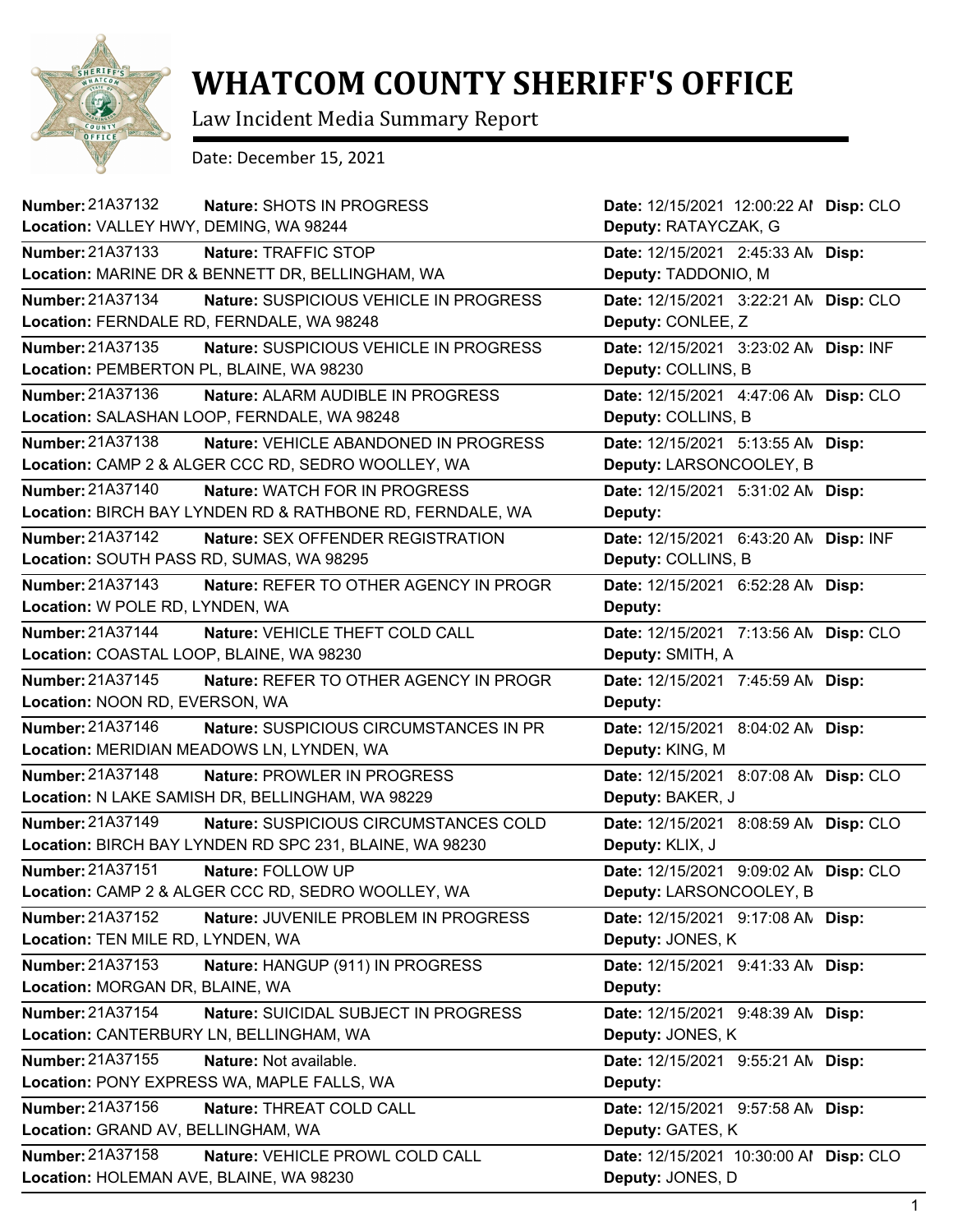| <b>Number: 21A37159</b><br>Nature: THEFT COLD CALL                | Date: 12/15/2021 10:34:04 Al Disp:     |
|-------------------------------------------------------------------|----------------------------------------|
| Location: BIRCH POINT RD, BLAINE, WA                              | Deputy: JONES, D                       |
| <b>Number: 21A37160</b><br>Nature: THEFT COLD CALL                | Date: 12/15/2021 10:36:47 Al Disp: CLO |
| Location: TYEE DR, POINT ROBERTS, WA 98281                        | Deputy: JONES, D                       |
| Number: 21A37161<br>Nature: THREAT IN PROGRESS                    | Date: 12/15/2021 10:42:56 Al Disp: CLO |
| Location: VALLEY VIEW RD, FERNDALE, WA 98248                      | Deputy: SMITH, A                       |
| Number: 21A37162<br>Nature: WELFARE CHECK IN PROGRESS             | Date: 12/15/2021 10:45:04 Al Disp: CLO |
| Location: W SMITH RD, BELLINGHAM, WA 98226                        | Deputy: JONES, K                       |
| Number: 21A37164<br>Nature: FOLLOW UP                             | Date: 12/15/2021 10:48:54 Al Disp: CLO |
| Location: OLD GUIDE RD, BELLINGHAM, WA                            | Deputy: LARSONCOOLEY, B                |
| Number: 21A37165<br>Nature: SUSPICIOUS PERSON COLD CALL           | Date: 12/15/2021 10:46:54 Al Disp: CLO |
| Location: BROWN RD, FERNDALE, WA 98248                            | Deputy: JONES, D                       |
| Number: 21A37168<br>Nature: FOLLOW UP                             | Date: 12/15/2021 11:05:27 Al Disp:     |
| Location: COASTAL LO, BLAINE, WA                                  | Deputy:                                |
| Number: 21A37170<br>Nature: WELFARE CHECK IN PROGRESS             | Date: 12/15/2021 11:20:59 Al Disp: CLO |
| Location: MT BAKER HWY AT & MP 35, DEMING, WA                     | Deputy: COLLINS, B                     |
| <b>Number: 21A37172</b><br>Nature: WELFARE CHECK IN PROGRESS      | Date: 12/15/2021 11:25:42 Al Disp: CLO |
| Location: CANTERBURY LN, BELLINGHAM, WA 98225                     | Deputy: JONES, K                       |
| Number: 21A37176<br>Nature: VEHICLE THEFT COLD CALL               | Date: 12/15/2021 11:46:42 Al Disp: CLO |
| Location: CREST DR, BLAINE, WA 98230                              | Deputy: SMITH, A                       |
| <b>Number: 21A37178</b><br>Nature: VEHICLE PROWL COLD CALL        | Date: 12/15/2021 12:31:54 PI Disp: CLO |
| Location: HOLEMAN AVE, BLAINE, WA 98230                           | Deputy: JONES, D                       |
| Number: 21A37179<br>Nature: VEHICLE PROWL COLD CALL               | Date: 12/15/2021 11:33:01 Al Disp: CLO |
| Location: COASTAL LOOP, BLAINE, WA 98230                          | Deputy: BOYD, M                        |
| Number: 21A37180<br>Nature: MISSING PERSON COLD CALL              | Date: 12/15/2021 12:37:35 PI Disp: CLO |
| Location: KLINE RD, BELLINGHAM, WA 98226                          | Deputy: BAKER, J                       |
| Number: 21A37181<br><b>Nature: WATCH FOR IN PROGRESS</b>          | Date: 12/15/2021 12:47:43 PI Disp:     |
| Location: GUIDE MERIDIAN & SMITH RD, BELLINGHAM, WA               | Deputy:                                |
| Number: 21A37183<br>Nature: SEX OFFENDER REGISTRATION             | Date: 12/15/2021 1:11:08 PM Disp: CLO  |
| Location: VAN WYCK RD, BELLINGHAM, WA 98226                       | Deputy: OSWALT, B                      |
| Number: 21A37184<br>Nature: LEWD CONDUCT IN PROGRESS              | Date: 12/15/2021 1:14:29 PM Disp:      |
| Location: AGATE HEIGHTS RD, BELLINGHAM, WA                        | Deputy: KLIX, J                        |
| Number: 21A37187<br>Nature: BURGLARY COLD CALL                    | Date: 12/15/2021 1:43:14 PM Disp:      |
| Location: COLLEEN CT, DEMING, WA                                  | Deputy: COLLINS, B                     |
| Number: 21A37188<br>Nature: VEHICLE THEFT COLD CALL               | Date: 12/15/2021 1:44:51 PM Disp:      |
| Location: W HEMMI RD & ALDRICH RD, FERNDALE, WA                   | Deputy: JONES, K                       |
| <b>Number: 21A37189</b><br>Nature: WELFARE CHECK IN PROGRESS      | Date: 12/15/2021 2:11:11 PM Disp:      |
| Location: THORNTON RD, FERNDALE, WA                               | Deputy: JONES, K                       |
| Number: 21A37190<br>Nature: WELFARE CHECK IN PROGRESS             | Date: 12/15/2021 2:20:01 PM Disp:      |
| Location: HALVERSTICK RD & CRAPE RD, SUMAS, WA                    | Deputy: LOREEN, J                      |
| <b>Number: 21A37191</b><br>Nature: MVA INJURY IN PROGRESS         | Date: 12/15/2021 2:25:55 PM Disp: CLO  |
| Location: BIRCH BAY LYNDEN RD & KOK RD, LYNDEN, WA 98264          | Deputy: STRAND, E                      |
| Number: 21A37196<br>Nature: PROPERTY FOUND IN PROGRESS            | Date: 12/15/2021 3:30:27 PN Disp: CLO  |
| Location: E BARTLETT RD, LYNDEN, WA 98264                         | Deputy: STRAND, E                      |
| <b>Number: 21A37197</b><br>Nature: MVA NON BLKING/NON INJURY IN P | Date: 12/15/2021 3:31:45 PM Disp:      |
| Location: HANNEGAN RD & SMITH RD, BELLINGHAM, WA                  | Deputy: MOYES, K                       |
| Number: 21A37198<br>Nature: ASSIST AGENCY IN PROGRESS             | Date: 12/15/2021 3:33:13 PM Disp:      |
| Location: 2ND ST, BLAINE, WA                                      | Deputy: HIGH, M                        |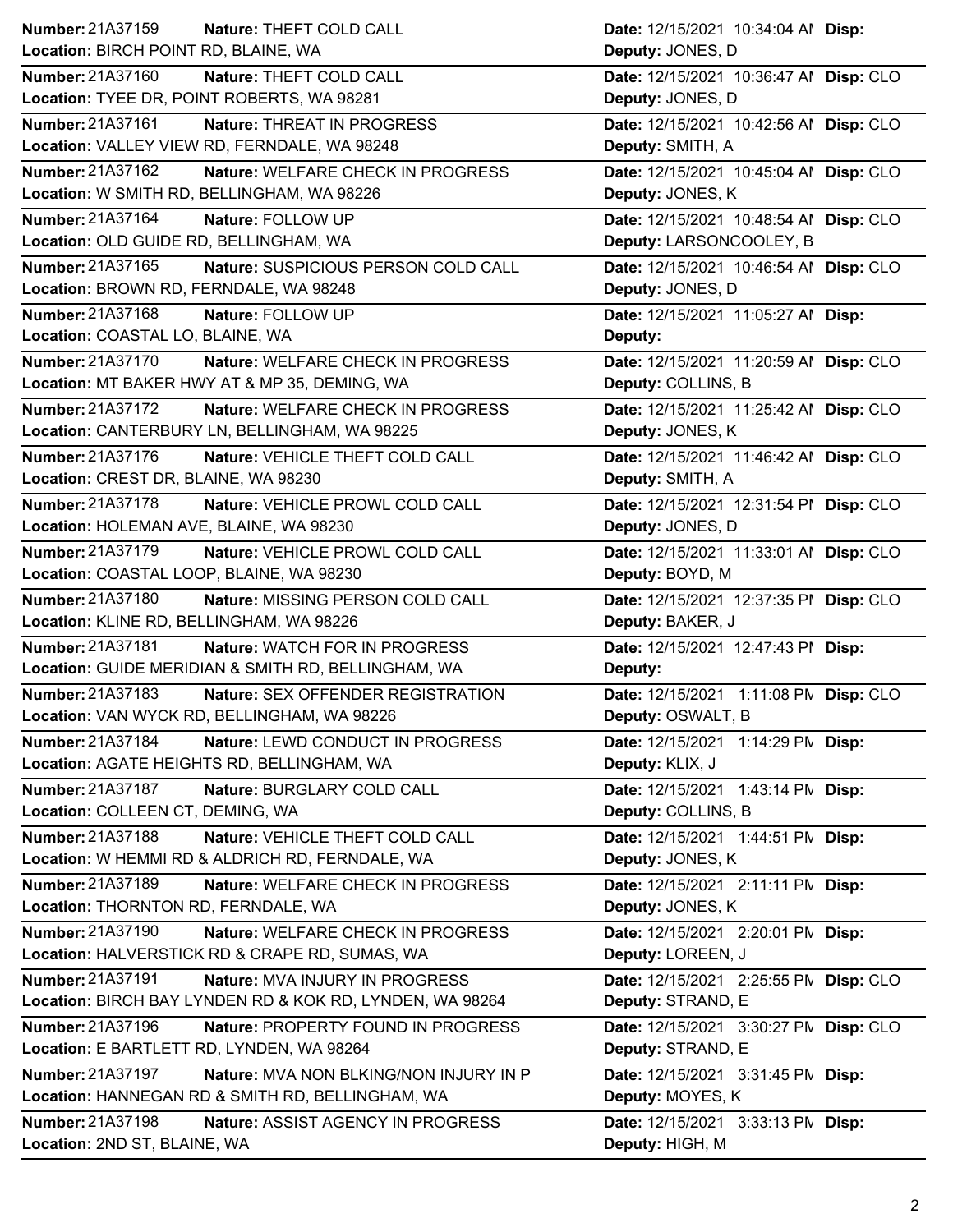| Number: 21A37199<br>Nature: MENTAL COLD CALL                             | Date: 12/15/2021 4:05:19 PM Disp: CLO   |
|--------------------------------------------------------------------------|-----------------------------------------|
| Location: GUIDE MERIDIAN, BELLINGHAM, WA 98226                           | Deputy: ANDERS, J                       |
| <b>Number: 21A37202</b><br>Nature: CASE NUMBER                           | Date: 12/15/2021 4:25:10 PM Disp:       |
| Location: GRAND AV, BELLINGHAM, WA                                       | Deputy:                                 |
| <b>Number: 21A37203</b><br>Nature: TRESPASS IN PROGRESS                  | Date: 12/15/2021 4:33:08 PN Disp: CLO   |
| Location: BEACHCOMBER DR, BLAINE, WA 98230                               | Deputy: JONES, D                        |
| <b>Number: 21A37204</b><br><b>Nature: DEATH INVESTIGATION IN PROGRES</b> | Date: 12/15/2021 4:36:24 PN Disp: CLO   |
| Location: BIRCH BAY LYNDEN RD SPC 53, BLAINE, WA 98230                   | Deputy: ASSINK, G                       |
| Number: 21A37205<br>Nature: TRESPASS IN PROGRESS                         | Date: 12/15/2021 4:35:32 PM Disp:       |
| Location: BEACHCOMBER DR, BLAINE, WA                                     | Deputy:                                 |
| <b>Number: 21A37206</b><br>Nature: DISORDERLY CONDUCT IN PROGRESS        | Date: 12/15/2021 4:45:27 PM Disp:       |
| Location: GRANDVIEW RD, FERNDALE, WA                                     | Deputy: SHELTON, D                      |
| <b>Number: 21A37207</b><br>Nature: SUSPICIOUS VEHICLE IN PROGRESS        | Date: 12/15/2021  4:52:03 PM  Disp: CLO |
| Location: ENTERPRISE RD, FERNDALE, WA 98248                              | Deputy: HIGH, M                         |
| Number: 21A37208<br>Nature: WATCH FOR IN PROGRESS                        | Date: 12/15/2021 4:53:08 PM Disp:       |
| Location: SB I5 AT & SLATER RD OFF RAMP 26, FERNDALE, WA                 | Deputy:                                 |
| Number: 21A37210<br>Nature: VEHICLE PROWL COLD CALL                      | Date: 12/15/2021 4:46:19 PN Disp: CLO   |
| Location: SLATER RD, FERNDALE, WA 98248                                  | Deputy: BOYD, M                         |
| Number: 21A37211<br>Nature: ASSIST CITIZEN IN PROGRESS                   | Date: 12/15/2021 5:28:20 PM Disp:       |
| Location: ALDERSON RD, BLAINE, WA                                        | Deputy: JONES, D                        |
| Number: 21A37212<br>Nature: THREAT COLD CALL                             | Date: 12/15/2021 5:44:46 PM Disp: CLO   |
| Location: CIMARRON WAY, MAPLE FALLS, WA 98266                            | Deputy: HIGH, M                         |
| Number: 21A37213<br>Nature: FIGHT IN PROGRESS                            | Date: 12/15/2021 5:52:49 PM Disp: CLO   |
| Location: MT BAKER HWY, DEMING, WA 98244                                 | Deputy: SHELTON, D                      |
|                                                                          |                                         |
| Number: 21A37214<br>Nature: ROBBERY ARMED IN PROGRESS                    | Date: 12/15/2021 6:07:01 PM Disp:       |
| Location: SAMISH WA, BELLINGHAM, WA                                      | Deputy: STREUBEL, A                     |
| Number: 21A37215<br>Nature: VEHICLE PROWL COLD CALL                      | Date: 12/15/2021 6:11:00 PN Disp: CLO   |
| Location: WHITEHORN WAY, BLAINE, WA 98230                                | Deputy: BOYD, M                         |
| Number: 21A37216<br>Nature: SUSPICIOUS CIRCUMSTANCES COLD                | Date: 12/15/2021 6:41:28 PM Disp:       |
| Location: MT BAKER HW, BELLINGHAM, WA                                    | Deputy: LINDERMAN, K                    |
| <b>Number: 21A37217</b><br>Nature: VANDALISM COLD CALL                   | Date: 12/15/2021 6:43:42 PM Disp: CLO   |
| Location: ENTERPRISE RD, FERNDALE, WA 98248                              | Deputy: HIGH, M                         |
| <b>Number: 21A37218</b><br>Nature: DOMESTIC VERBAL IN PROGRESS           | Date: 12/15/2021 7:03:50 PM Disp: CLO   |
| Location: BENNETT DR, BELLINGHAM, WA 98225                               | Deputy: ANDERS, J                       |
| <b>Number: 21A37221</b><br>Nature: SUSPICIOUS PERSON IN PROGRESS         | Date: 12/15/2021 7:43:02 PM Disp:       |
| Location: PEACEFUL VALLEY DR & KING VALLEY DR, MAPLE FALLS, WA           | Deputy: SHELTON, D                      |
| <b>Number: 21A37223</b><br>Nature: JUVENILE PROBLEM IN PROGRESS          | Date: 12/15/2021 7:58:47 PM Disp:       |
| Location: MT BAKER HW, DEMING, WA                                        | Deputy: NIELSEN, A                      |
| Number: 21A37225<br>Nature: REFER TO WSP IN PROGRESS                     | Date: 12/15/2021 8:34:26 PM Disp:       |
| Location: GUIDE MERIDIAN, WA                                             | Deputy:                                 |
| Number: 21A37226<br>Nature: SUICIDAL SUBJECT IN PROGRESS                 | Date: 12/15/2021 8:47:38 PM Disp:       |
| Location: CLAMDIGGER DR, BLAINE, WA                                      | Deputy: RATAYCZAK, G                    |
| Number: 21A37227<br>Nature: LANDLORD TENANT DISPUTE COLD C               | Date: 12/15/2021 9:22:54 PM Disp:       |
| Location: ALDER WA, BLAINE, WA                                           | Deputy: RATAYCZAK, G                    |
| <b>Number: 21A37228</b><br>Nature: RUNAWAY COLD CALL                     | Date: 12/15/2021 9:30:35 PM Disp: CLO   |
| Location: ELDER RD, FERNDALE, WA 98248                                   | Deputy: ANDERS, J                       |
| Number: 21A37229<br>Nature: SUSPICIOUS PERSON IN PROGRESS                | Date: 12/15/2021 10:02:38 PI Disp:      |